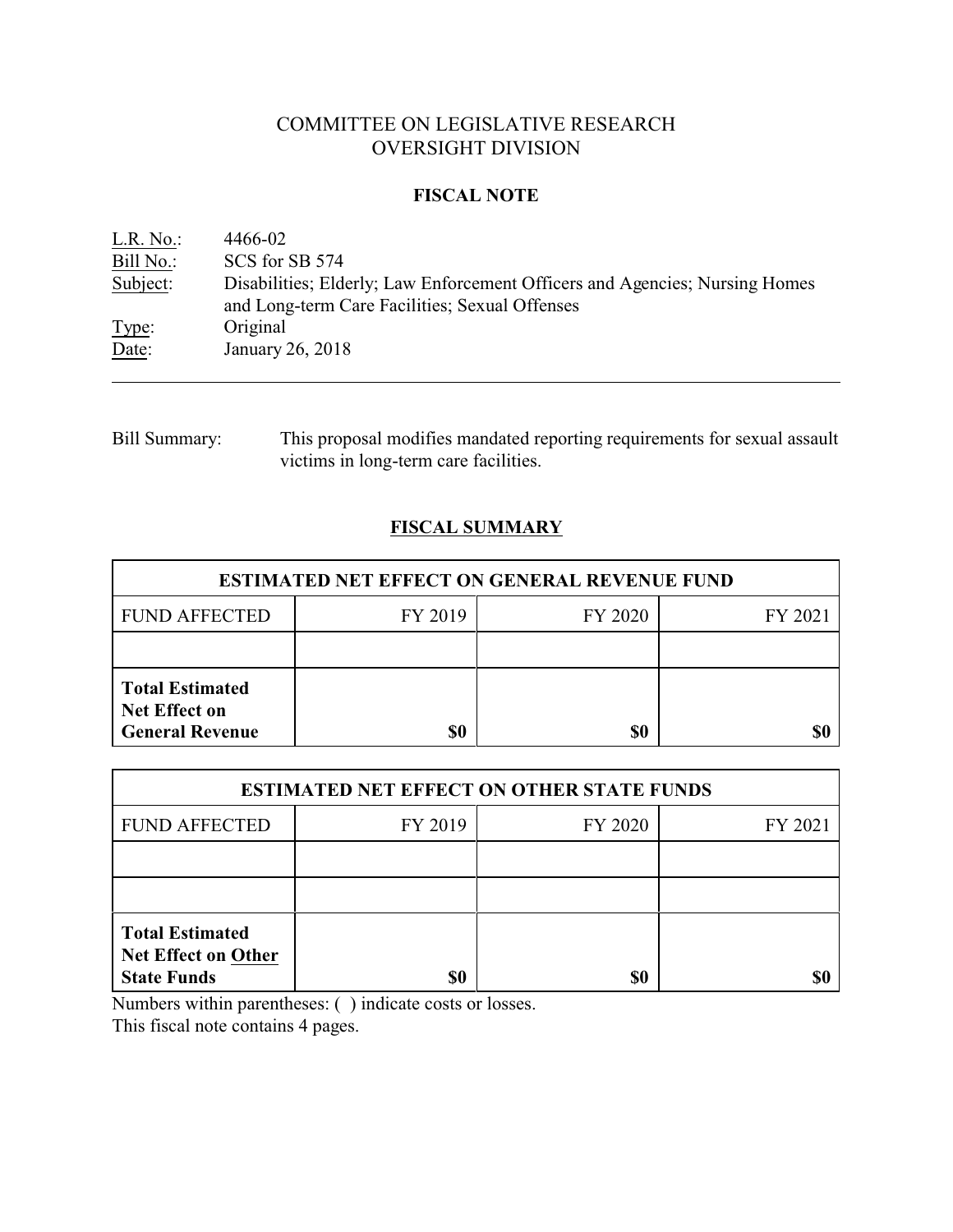L.R. No. 4466-02 Bill No. SCS for SB 574 Page 2 of 4 January 26, 2018

| <b>ESTIMATED NET EFFECT ON FEDERAL FUNDS</b>                        |         |         |         |  |  |
|---------------------------------------------------------------------|---------|---------|---------|--|--|
| <b>FUND AFFECTED</b>                                                | FY 2019 | FY 2020 | FY 2021 |  |  |
|                                                                     |         |         |         |  |  |
|                                                                     |         |         |         |  |  |
| <b>Total Estimated</b><br>Net Effect on All<br><b>Federal Funds</b> | \$0     | \$0     |         |  |  |

| <b>ESTIMATED NET EFFECT ON FULL TIME EQUIVALENT (FTE)</b>    |         |         |         |  |
|--------------------------------------------------------------|---------|---------|---------|--|
| <b>FUND AFFECTED</b>                                         | FY 2019 | FY 2020 | FY 2021 |  |
|                                                              |         |         |         |  |
|                                                              |         |         |         |  |
| <b>Total Estimated</b><br><b>Net Effect on</b><br><b>FTE</b> |         |         |         |  |

 $\Box$  Estimated Net Effect (expenditures or reduced revenues) expected to exceed \$100,000 in any of the three fiscal years after implementation of the act.

| <b>ESTIMATED NET EFFECT ON LOCAL FUNDS</b> |         |         |        |  |
|--------------------------------------------|---------|---------|--------|--|
| <b>FUND AFFECTED</b>                       | FY 2019 | FY 2020 | FY 202 |  |
| <b>Local Government</b>                    | \$0     | \$0     | \$0    |  |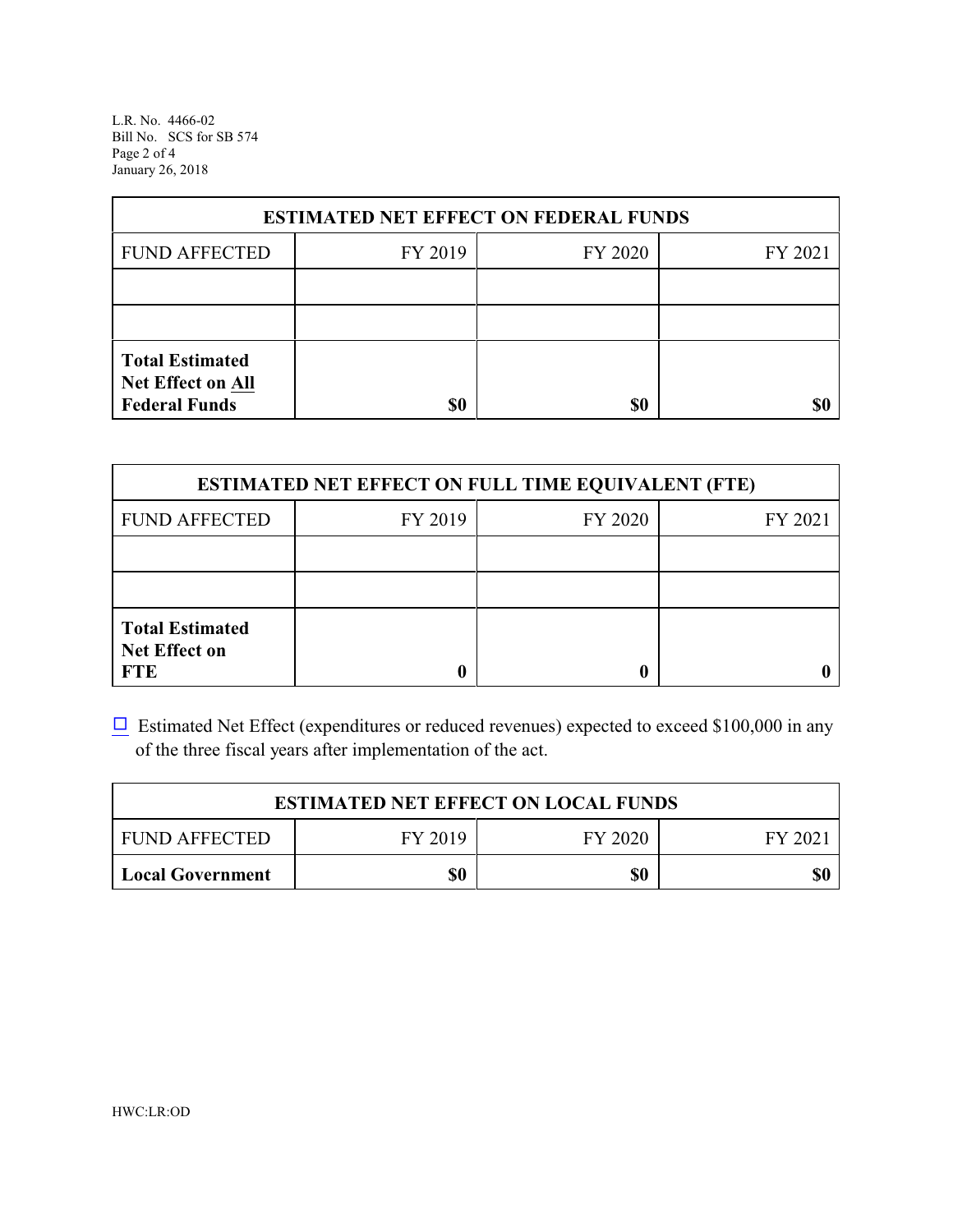L.R. No. 4466-02 Bill No. SCS for SB 574 Page 3 of 4 January 26, 2018

#### **FISCAL ANALYSIS**

### ASSUMPTION

Officials from the **Department of Health and Senior Services**, the **Department of Public Safety, Missouri State Highway Patrol**, the **Missouri Office of Prosecution Services**, the **Boone County Sheriff's Department**, the **Greene County Sheriff's Department**, the **Joplin Police Department**, the **Springfield Police Department** and the **St. Louis County Department of Justice Services** each assume the proposal would not fiscally impact their respective agencies.

Officials from the following **law enforcement agencies**: the Ashland Police Chief, Branson Police Department, Buchanan County Sheriff's Department, Cass County Sheriff's Office, Clark County Sheriff's Department, Clay County Sheriff's Department, Cole County Sheriff's Department, Columbia Police Department, Independence Police Department, Jackson County Sheriff's Department, Jasper County Sheriff's Department, Jefferson City Police Department, Jefferson County Sheriff's Department, Lawrence County Sheriff's Department, Platte County Sheriff's Department, St. Charles Police Department, St. Joseph Police Department, St. Louis County Department of Police and the St. Louis Metropolitan Police Department did not respond to **Oversight's** request for a statement of fiscal impact.

| FISCAL IMPACT - State Government | FY 2019<br>$(10 \text{ Mo.})$ | FY 2020    | FY 2021                       |
|----------------------------------|-------------------------------|------------|-------------------------------|
|                                  | <u>\$0</u>                    | <u>\$0</u> | $\underline{\underline{\$0}}$ |
| FISCAL IMPACT - Local Government | FY 2019<br>$(10 \text{ Mo.})$ | FY 2020    | FY 2021                       |
|                                  | <u>\$0</u>                    | <u>\$0</u> | <u>\$0</u>                    |

### FISCAL IMPACT - Small Business

No direct fiscal impact to small businesses would be expected as a result of this proposal.